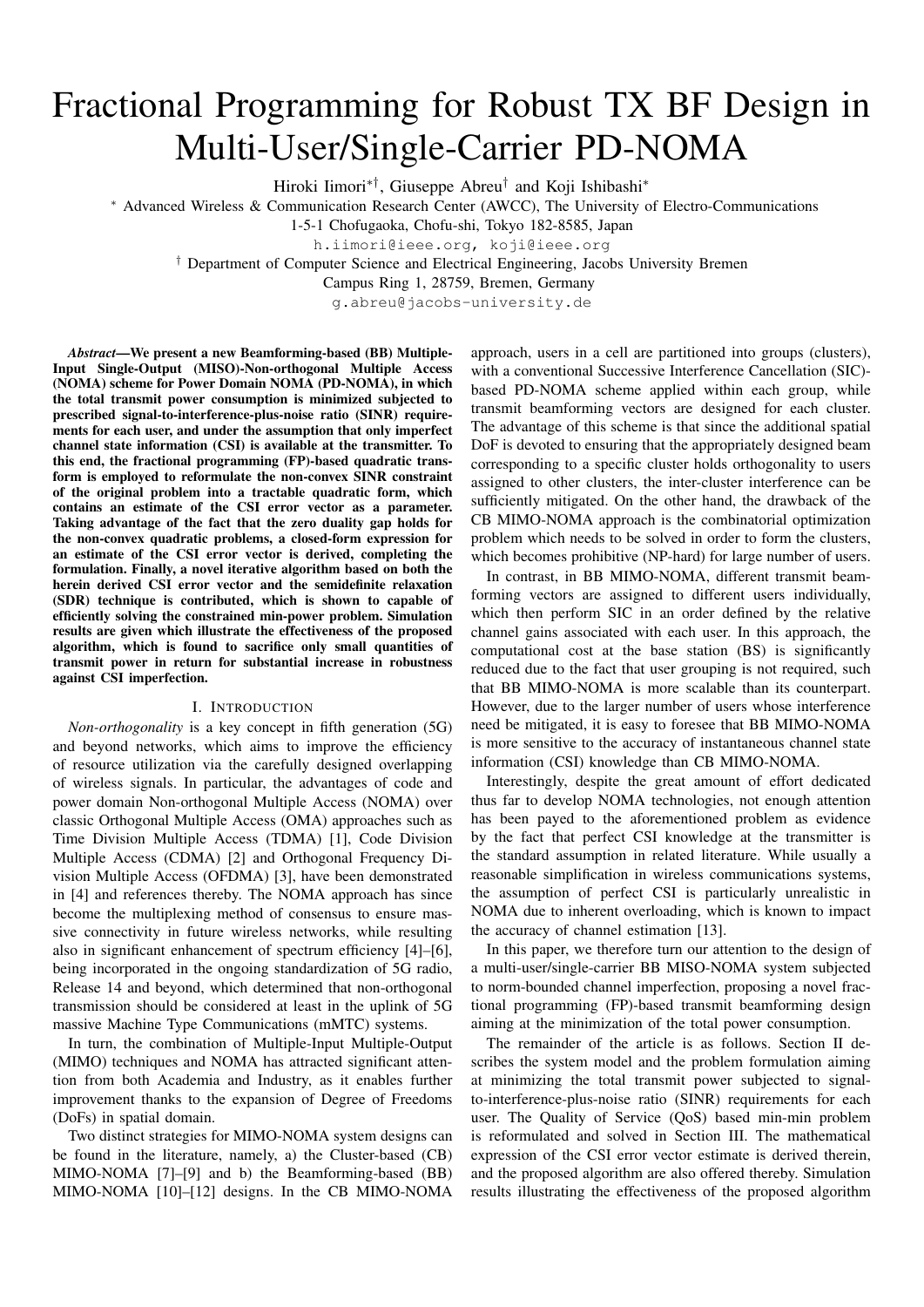compared with the non-robust scheme – that is, subject to the same channels, but optimized under the assumption of perfect CSI – are shown in Section IV. Conclusions and discussions on possible future works are given in Section V.

#### *A. Notation*

Throughout the article, matrices and vectors are expressed respectively by bold capital and small letters, such as in  $X$ and  $x$ . The conjugate, Hermitian (transpose conjugate) and inverse operators are be respectively denoted by  $(\cdot)^*, (\cdot)^H$  and  $\left(\cdot\right)^{-1}$ , while the  $\ell_2$ -norm operators are be depicted by  $\lVert \cdot \rVert_2$ . A complex matrix with  $a$  columns and  $b$  rows is denoted by  $X \in \mathbb{C}^{a \times b}$ , and a circularly symmetric complex random scalar variable following the complex Gaussian distribution with mean  $μ$  and variance  $σ^2$  is expressed as  $x \sim \mathcal{CN}(\mu, σ^2)$ . For given  $A, B \in \mathcal{S}^n$ ,  $A \succeq B$  indicate that  $A - B$  is positive semidefinite, and  $\text{Re}(\cdot)$  and  $\text{R}(\mathbf{A})$  express the real part of a complex number and the range space of the matrix A, respectively.

#### II. SYSTEM MODEL

Consider a power domain single-carrier NOMA system where one BS, equipped with  $N_t$  transmit antennas and capable of performing digital precoding towards all users, attempts to simultaneously transmit  $U$  data-stream to a pool of singleantenna downlink users  $u \in \{1, 2, \ldots, U\}$ .

Without loss of generality, let all channel vectors  $h_u$  between the BS and the  $u$ -th user be sorted in ascending order, such that  $\|\mathbf{h}_1\|_2 \leq \|\mathbf{h}_2\|_2 \leq \ldots \leq \|\mathbf{h}_U\|_2$ . It is assumed then that each  $u$ -th user in such a system can decode its own intended signal  $s_u$  after successively detecting and removing the first  $u - 1$ users's messages while regarding the higher order signals as interference. It follows from this assumption that, for a given reference user u, all  $\ell_u$  users with  $\ell_u \in \{u, u+1, \dots, U\}$  ought to detect the u-th user's signal in order to successfully decode their own intended signals.

Letting  $\mathbf{w}_u \in \mathbb{C}^{N_t \times 1}$  denote the transmit beamforming vector corresponding to the symbol intended for the  $u$ -th user, the received signal at the  $\ell_u$ -th expressed so as to highlight the  $u$ -th user's signal can be written as

$$
y_{u,\ell_u} = \mathbf{h}_{\ell_u}^H \mathbf{w}_u s_u + \sum_{m=1}^{u-1} \mathbf{e}_{\ell_u}^H \mathbf{w}_m s_m + \sum_{k=u+1}^U \mathbf{h}_{\ell_u}^H \mathbf{w}_k s_k + n_{\ell_u},
$$
\n(1)

where  $n_\ell \sim \mathcal{CN}(0, \sigma^2)$  is the circularly symmetric additive white Gaussian noise (AWGN) at user  $\ell_u$  and

$$
\mathbf{h}_{\ell_u} = \hat{\mathbf{h}}_{\ell_u} + \mathbf{e}_{\ell_u}, \forall \ell_u \tag{2}
$$

with  $\hat{\mathbf{h}}_{\ell_u} \in \mathbb{C}^{M \times 1}$  and  $\mathbf{e}_{\ell_u} \in \mathbb{C}^{M \times 1}$  denoting the estimate of the physical channel  $h_{\ell_u}$  between the BS and the user  $\ell_u$  and the corresponding channel estimation error bounded such that  $\|\mathbf{e}_{\ell_{u}}\|_{2} \leq \varepsilon$ , respectively.

Let SINR<sub>u, $\ell_u$ </sub> denote the SINR of the signal  $s_u$  at the user  $\ell_u$ . Then, taking into account the fact that the achievable throughput of the u-th user is determined by the lowest  $SINR_{u,\ell_u}$  among all  $\ell_u$  users, the maximal data rate of the u-th user in order for all users to be able to successfully obtain their own intended signals is given by

$$
R_u = \log_2 \left( 1 + \min_{\ell_u} \text{SINR}_{u, \ell_u} \right),\tag{3}
$$



Fig. 1. System Model of BB MISO NOMA with  $N_t$  transmit antennas and U single-antenna users.

with

wu,∀u

min  $\mathbf{w}_u$ 

$$
SINR_{u,\ell_u} = \frac{\mathbf{h}_{\ell_u}^H \mathbf{w}_u \mathbf{w}_u^H \mathbf{h}_{\ell_u}}{\sum_{m=1}^{u-1} \mathbf{e}_{\ell_u}^H \mathbf{w}_m \mathbf{w}_m^H \mathbf{e}_{\ell_u} + \sum_{k=u+1}^U \mathbf{h}_{\ell_u}^H \mathbf{w}_k \mathbf{w}_k^H \mathbf{h}_{\ell_u} + \sigma^2}
$$
\n(4)

is are expressed<br>
s, such as in X<br>
conjugate) and<br>
conjugate) and<br>
conjugate) and<br>  $\mathbb{F}_{2}^{(1)}$ . System Model of BB MISO NC<br>
s random scalar<br>
s is denoted by<br>
s in the right sum in the set of the maximization with<br>
semi Although several beamforming (BF) techniques aiming at maximizing the downlink sum data rate in PD-NOMA systems have been proposed in the past few years [10], we argue that the sum rate criterion in an overkill, considering that it is sufficient to maintain a certain SINR in order for a user to enjoy its intended application. We therefore consider instead the optimization of transmit beamformers aimed at minimizing total power consumption minimization, while constrained to satisfying worst-case individual target throughput requirements, i.e.

$$
\min_{\mathbf{w}_u, \forall u} \qquad \sum_{u=1}^U \|\mathbf{w}_u\|_2^2 \tag{5a}
$$

$$
\text{s.t.} \qquad \min_{\|\mathbf{e}_{\ell_u}\|_2 \le \varepsilon} R_u \ge \log_2(1 + \Gamma_u) \ \forall u,\tag{5b}
$$

where  $\Gamma_u$  denotes the target SINR for the u-th user, and  $e_{\ell_u}$  is the worst-case CSI error vector corresponding to user  $\ell_u$ .

From the fact that the logarithmic function is a non-decreasing function, the above optimization problem can be readily rewritten as

$$
\lim_{\sqrt{u}} \sum_{u=1}^{U} \|\mathbf{w}_u\|_2^2 \tag{6a}
$$

s.t. 
$$
\min_{\|\mathbf{e}_{\ell_u}\|_2 \leq \varepsilon} \min_{\ell_u} \text{SINR}_{u,\ell_u} \geq \Gamma_u \ \forall u. \tag{6b}
$$

It can be recognized from the constraint in inequality (6b), that the problem formulated in equation (6) is not convex and therefore intractable in its original form. In the next section, we therefore tackle the above problem by 1) transforming the min min operation in (6b); and 2) recasting the non-convex ratio constraints into a tractable quadratic convex form.

## III. PROPOSED ROBUST BEAMFORMING DESIGN

## *A. Transformation of SINR Constraints*

Following related literature [14], each constraint on  $\Gamma_u$  constructed with basis on the min operator over all  $\ell_u$ s in equation (6b) can be replaced by a set of  $(U - u + 1)$  simultaneous constraints.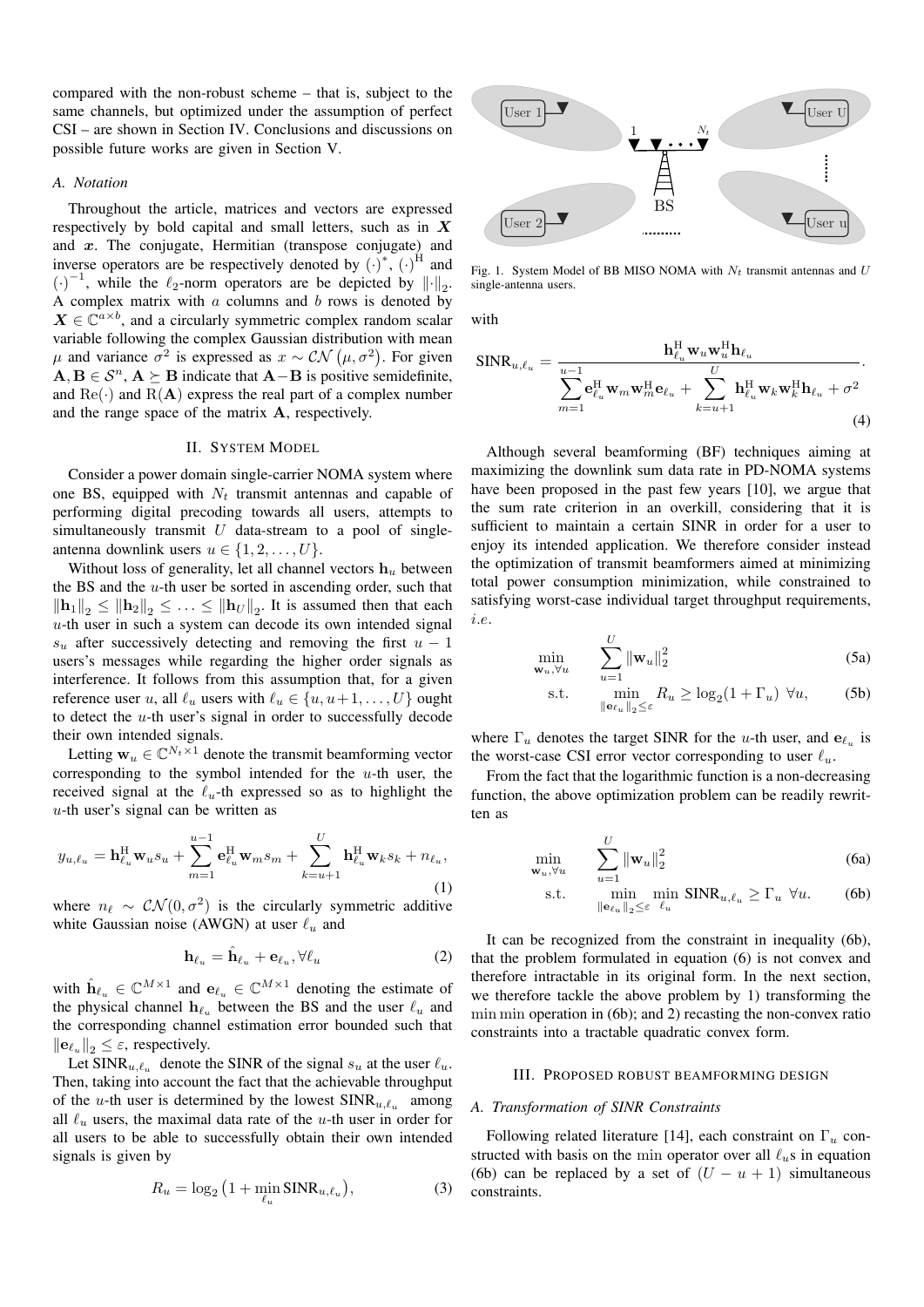That is,  $\forall u$ ,

$$
\min_{\|\mathbf{e}_{\ell_u}\|_2 \leq \varepsilon} \min_{\ell_u} \text{SINR}_{u,\ell_u} \geq \Gamma_u = \begin{cases} \min_{\|\mathbf{e}_{\ell_u}\|_2 \leq \varepsilon} \text{SINR}_{u,u} \geq \Gamma_u, \\ \min_{\|\mathbf{e}_{\ell_u}\|_2 \leq \varepsilon} \text{SINR}_{u,u+1} \geq \Gamma_u, \\ \vdots \\ \min_{\|\mathbf{e}_{\ell_u}\|_2 \leq \varepsilon} \text{SINR}_{u,U} \geq \Gamma_u. \end{cases} (7)
$$

Thanks to the recasted constraints above, the original optimization problem given in equation (6) can be rewritten as

$$
\min_{\mathbf{w}_u, \forall u} \qquad \sum_{u=1}^U \|\mathbf{w}_u\|_2^2 \tag{8a}
$$
\n
$$
\text{s.t.} \qquad \min_{\|\mathbf{w}_u\| \le \varepsilon} \text{SINR}_{u, \ell_u} \ge \Gamma_u \ \forall u, \ell_u. \tag{8b}
$$

where, for clarity, we highlight that the constraints in (8b) are for all 
$$
u
$$
 and  $\ell_u$ .

#### *B. Quadratic Transform of Ratio Constraints*

 $\left\Vert \mathbf{e}_{\ell_{u}}\right\Vert _{2}\leq\varepsilon$ 

Unfortunately, the problem formulated in equation (8) is still not convex, due to the SINRs defined in equation (4). While several methods such as the the Taylor series approximation [15] and the semidefinite relaxation (SDR) [14] have been proposed for the transformation of non-convex ratios constraints in the past decade, a novel quadratic transformation technique for such non-convex ratio problems has been recently proposed in [16], which has been shown not to result in any approximation gap at the optimal point.

Indeed, consider a generic maximization problem with a sum of ratios as objective, such as

$$
\max_{\boldsymbol{x}} \qquad \sum_{m=1}^{M} \boldsymbol{a}_{m}^{\mathrm{H}}\left(\boldsymbol{x}\right) \mathbf{B}_{m}^{-1}\left(\boldsymbol{x}\right) \boldsymbol{a}_{m}\left(\boldsymbol{x}\right) \tag{9a}
$$

$$
s.t. \t x \in \mathcal{X}, \t (9b)
$$

where  $a_m(x)$  denotes an arbitrary complex function,  $B_m(x)$ is an arbitrary symmetric positive definite matrix, and  $x$  is a variable to be optimized in a constraint set  $\mathcal{X}$ .

Then, the equivalent problem after applying the *quadratic transformation* [16] can be written as

$$
\max_{\boldsymbol{x}} \qquad \sum_{m=1}^{M} 2 \text{Re}\left\{ \mathbf{t}_{m}^{\text{H}} \boldsymbol{a}_{m} \left( \boldsymbol{x} \right) \right\} - \mathbf{t}_{m}^{\text{H}} \mathbf{B}_{m} \left( \boldsymbol{x} \right) \mathbf{t}_{m} \quad (10a)
$$

$$
\text{s.t.} \qquad \mathbf{x} \in \mathcal{X}, \ \mathbf{t}_m \in \mathbb{C}, \tag{10b}
$$

where  $t_m$  is a scaling quantity designed so as to ensure that, for a given  $x$ , the original function in equation (9a) is equivalent to the transformed function as outlined in equation (10a) and given by

$$
\mathbf{t}_{m} = \mathbf{B}_{m}^{-1}(\boldsymbol{x})\,\boldsymbol{a}_{m}(\boldsymbol{x}). \tag{11}
$$

From the above, equation (4) can be rewritten in the form  $SINR_{u,\ell_u}=2Re{t_{u,\ell_u}^*} \mathbf{h}_{\ell_u}^H \mathbf{w}_u$  (12)

$$
-|t_{u,\ell_u}|^2\!\Bigg[\!\!\sum_{m=1}^{u-1}\!\!{\mathbf{e}}_{\ell_u}^{\rm H}\!{\mathbf{w}}_m\!{\mathbf{w}}_m^{\rm H}{\mathbf{e}}_{\ell_u}\!\!+\!\!\sum_{k=u+1}^{U}\!\!\mathbf{h}_{\ell_u}^{\rm H}\!{\mathbf{w}}_k\!{\mathbf{w}}_k^{\rm H}{\mathbf{h}}_{\ell_u}\!\!+\!\sigma^2\!\Bigg],
$$

with

$$
t_{u,\ell_u} = \left[\sum_{m=1}^{u-1} \mathbf{e}_{\ell_u}^H \mathbf{w}_m \mathbf{w}_m^H \mathbf{e}_{\ell_u} + \sum_{k=u+1}^U \mathbf{h}_{\ell_u}^H \mathbf{w}_k \mathbf{w}_k^H \mathbf{h}_{\ell_u} + \sigma^2 \right] \mathbf{h}_{\ell}^H \mathbf{w}_u.
$$
 (13)

# *C. Closed-form of Worst Sum-SINR CSI Error Vector*

With possession of equation (12), the optimization problem in equation (8) can be recast as a quadratically constrained quadratic convex problem with respect to  $w_u$ . To this end, however, all  $SINR_{u,\ell_u}$ 's in the inequalities (12) must be optimized with respect to the CSI error vector  $e_{\ell_u}$ , which can lead to overwhelming complexity due to the large number of distinct pairs  $u, \ell_u$ . In order to keep overall complexity under control, we introduce a new variable  $\ell \in \{1, 2, \ldots, U\}$  and circumvent this problem by relaxing these requirement into the sum-SINR minimization problems (for each  $\ell$ )

$$
\min_{\mathbf{e}_{\ell}} \qquad \sum_{j=1}^{\ell} \text{SINR}_{j,\ell} \tag{14a}
$$

$$
\text{s.t.} \qquad \|\mathbf{e}_{\ell}\|_2 \le \varepsilon, \tag{14b}
$$

which under the quadratic transform yields

$$
\min_{\mathbf{e}_{\ell}} \qquad -\mathbf{e}_{\ell}^{\mathrm{H}} \mathbf{A}_{\ell} \mathbf{e}_{\ell} + 2 \mathrm{Re}\{\mathbf{e}_{\ell}^{\mathrm{H}} \mathbf{b}_{\ell}\} + c_{\ell} \tag{15a}
$$

$$
\text{s.t.} \qquad \|\mathbf{e}_{\ell}\|_{2} \leq \varepsilon,\tag{15b}
$$

where

m

$$
\mathbf{A}_{\ell} = \sum_{j=1}^{\ell} |t_{j,\ell}|^2 \sum_{i \neq j} \mathbf{w}_i \mathbf{w}_i^{\mathrm{H}}, \tag{16a}
$$

$$
\mathbf{b}_{\ell} = \sum_{j=1}^{\ell} t_{j,\ell}^{*} \mathbf{w}_{j} - |t_{j,\ell}|^{2} \sum_{k=j+1}^{U} \mathbf{w}_{k} \mathbf{w}_{k}^{\mathrm{H}} \hat{\mathbf{h}}_{\ell}, \qquad (16b)
$$

$$
c_{\ell} = \sum_{j=1}^{\ell} 2 \text{Re}\{t_{j,\ell}^{*} \hat{\mathbf{h}}_{\ell}^{\text{H}} \mathbf{w}_{j}\} - \sum_{j=1}^{\ell} |t_{j,\ell}|^{2} \Bigg[ \sum_{k=j+1}^{U} \hat{\mathbf{h}}_{\ell}^{\text{H}} \mathbf{w}_{k} \mathbf{w}_{k}^{\text{H}} \hat{\mathbf{h}}_{\ell} + \sigma^{2} \Bigg].
$$
\n(16c)

Notice that due to the relaxation of equation (7) into equation (14), the CSI error vector  $e_\ell$  obtained is a worst-case vector in the sum-SINR sense. Furthermore, since  $A_\ell \succeq 0$ , the objective function in equation (15) is a concave function and therefore can not be minimized via numerical convex optimization tools. Fortunately, the strong duality holds for non-convex quadratic problems [17], [18], so that equation (15) can be solved via techniques such as SDR and the Lagrange multiplier method.

The Lagrangian function of equation (15) is given by

$$
\mathcal{L}(\mathbf{e}_{\ell}, \lambda_{\ell}) = \mathbf{e}_{\ell}^{\mathrm{H}}(\lambda_{\ell} \mathbf{I} - \mathbf{A}_{\ell}) \mathbf{e}_{\ell} + 2 \mathrm{Re}\{\mathbf{e}_{\ell}^{\mathrm{H}} \mathbf{b}_{\ell}\} + c_{\ell} - \lambda_{\ell} \varepsilon^{2} (17)
$$

where  $\lambda_{\ell} \geq 0$  denotes the dual variable.

For a fixed  $\lambda_{\ell}$ , the optimal CSI error vector  $e_{\ell}$  and the corresponding dual function  $q(\lambda_\ell)$  are, respectively, given by

$$
\mathbf{e}_{\ell} = -(\lambda_{\ell} \mathbf{I} - \mathbf{A}_{\ell})^{-1} \mathbf{b}_{\ell}, \tag{18}
$$

and

s.

$$
g(\lambda_{\ell}) = \begin{cases}\n-\mathbf{b}_{\ell}^{H} (\lambda_{\ell} \mathbf{I} - \mathbf{A}_{\ell})^{-1} \mathbf{b}_{\ell} & \text{if } \mathbf{b}_{\ell} \in R(\lambda_{\ell} \mathbf{I} - \mathbf{A}_{\ell}) \\
+c_{\ell} - \lambda_{\ell} \varepsilon^{2} & \text{and } \lambda_{\ell} \mathbf{I} - \mathbf{A}_{\ell} \succeq 0 \\
-\infty & \text{(otherwise)}.\n\end{cases}
$$
\n(19)

By virtue of the Schur complement, the dual variable  $\lambda_{\ell}$  is optimized by solving an epigraph form of the maximization of the dual function in equation (19), such that

$$
\max_{\lambda_{\ell},\beta_{\ell}} \beta_{\ell} \tag{20a}
$$

$$
\begin{array}{ll}\n\text{.t.} & \begin{bmatrix} \lambda_{\ell} \mathbf{I} - \mathbf{A}_{\ell} & \mathbf{b}_{\ell} \\ \mathbf{b}_{\ell}^{\mathrm{H}} & c_{\ell} - \lambda_{\ell} \varepsilon^{2} - \beta_{\ell} \end{bmatrix} \succeq 0 \end{array} \tag{20b}
$$
\n
$$
\lambda_{\ell} \geq 0. \tag{20c}
$$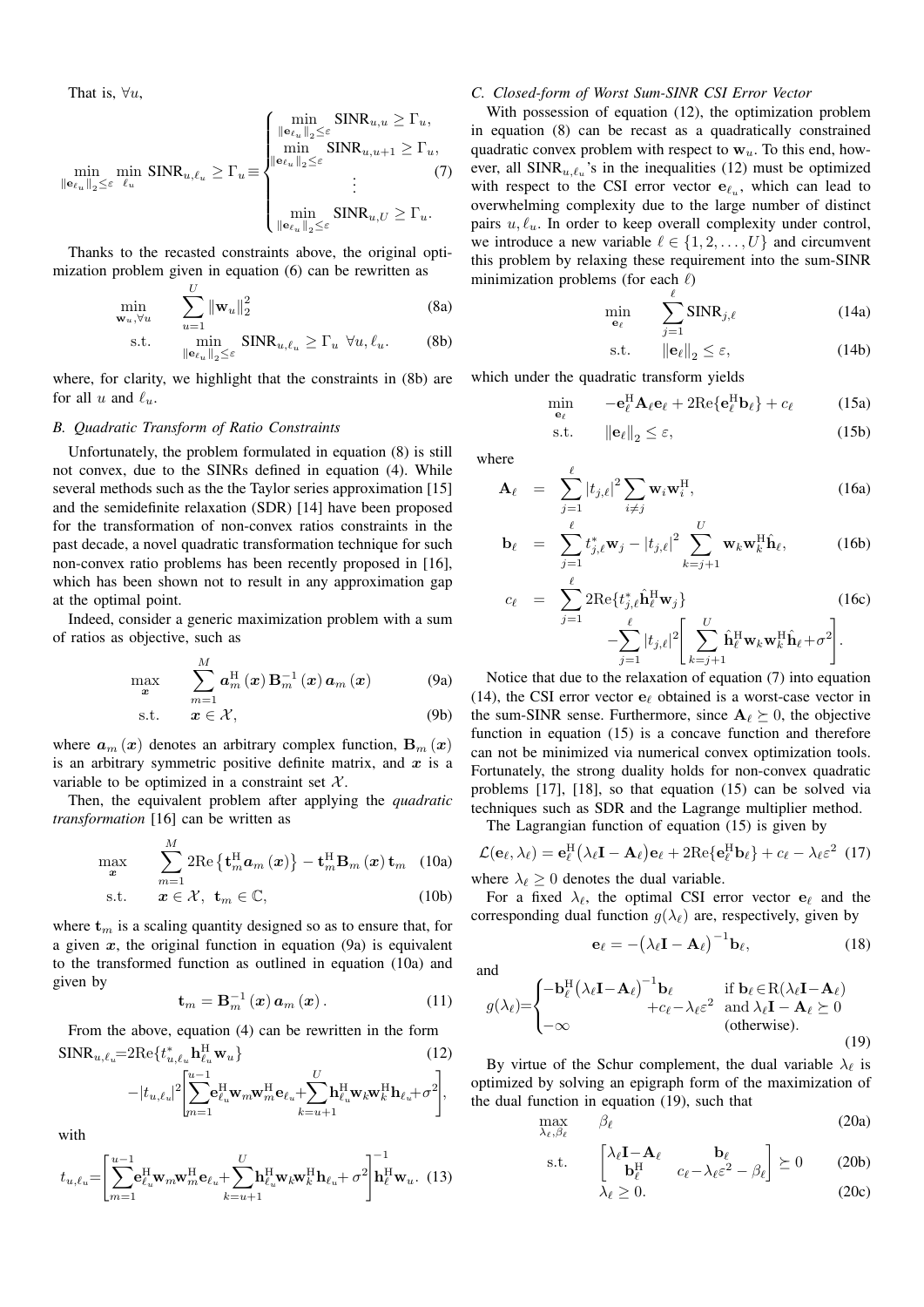# Algorithm 1: FP-based Robust TX BF for PD-NOMA.

**Input:** Channel Estimate:  $\hat{\mathbf{h}}_{\ell} \forall \ell$ Target SINR:  $\Gamma_u$   $\forall u$ Maximum number of iteration:  $i_{\text{max}}$ Initial TX beamforming vector:  $\mathbf{w}_u^{(0)}$   $\forall u$ CSI error bounding parameter:  $\varepsilon$ 1 Generate random CSI error  $\mathbf{e}_{\ell}^{(0)}$  $\mathcal{E}^{(0)}_{\ell}$   $\forall \ell$  such that  $\left\|\mathbf{e}_{\ell}\right\|_{2} \leq \varepsilon$ . 2 Set  $i = 0$ . 3 repeat  $\begin{array}{c|c} \n\mathbf{4} & i \leftarrow i+1 \\
\hline\n\mathbf{5} & t_{u,\ell_v} \ \forall u, \ell\n\end{array}$ 5  $t_{u,\ell_u} \forall u, \ell_u \leftarrow$  Equation (13) for given  $\mathbf{e}_{\ell}^{(i-1)}$  $\mathbf{w}_u^{(i-1)}, \mathbf{w}_u^{(i-1)}.$ 6  $\lambda_{\ell} \forall \ell \leftarrow$  Solve SDP in equation (20).  $7 \mid \mathbf{e}_{\ell}^{(i)} \leftarrow \text{Compute from equation (18)}.$  $\mathbf{s} \mid \mathbf{w}_u^{(i)} \leftarrow$  Solve SDP in equation (21). 9 Check convergence  $\delta = \sum_{u=1}^U$  $\left\|\mathbf{w}_u^{(i-1)} - \mathbf{w}_u^{(i)}\right\|_2 / (N_t \cdot U)$ 10 **until**  $\delta < 10^{-4}$  *or reach the maximum iteration*  $i_{max}$ ;

#### *Proof.* See Appendix A.

One can readily notice that equation (20) is a standard semidefinite programming (SDP) problem with a linear objective function, which can be efficiently solved in polynomial time via interior point methods [19].

#### *D. Robust TX BF Algorithm*

 $\mathbf{r}$ 

With estimates of the CSI error vectors  $e_{\ell}$  obtained as per equation (18) in hand, the original optimization problem given in equation (8) becomes a standard non-convex power minimization problem, which can be relaxed and solved in a number of different manners. One possibility is, for instance, to solve the problems via SDR [20]. In this case, defining  $\mathbf{W}_u = \mathbf{w}_u \mathbf{w}_u^{\mathrm{H}} \succeq 0, \mathbf{H}_{\ell_u} = \mathbf{h}_{\ell_u} \mathbf{h}_{\ell_u}^{\mathrm{H}} \succeq 0$  and  $\mathbf{E}_{\ell_u} = \mathbf{e}_{\ell_u} \mathbf{e}_{\ell_u}^{\mathrm{H}} \succeq 0$ , equation (8) can be transformed into

$$
\min_{\mathbf{W}_u, \forall u} \qquad \sum_{u=1}^{C} \text{Tr}(\mathbf{W}_u) \tag{21a}
$$

s.t. 
$$
\text{Tr} (\mathbf{H}_{\ell_u} \mathbf{W}_u) - \Gamma_u \left[ \sum_{m=1}^{u-1} \text{Tr} (\mathbf{E}_{\ell_u} \mathbf{W}_m) \right] \tag{21b}
$$

$$
+ \sum_{m=1}^{U} \text{Tr} (\mathbf{H}_{\ell_m} \mathbf{W}_m) \leq \Gamma \sigma^2 \text{Var} \ell
$$

$$
+\sum_{k=u+1} \text{Tr}\left(\mathbf{H}_{\ell_u} \mathbf{W}_k\right) \le \Gamma_u \sigma^2 \ \forall u, \ell_u
$$
  

$$
\mathbf{W}_u \succeq 0 \ \forall u,
$$
 (21c)

where we omitted the rank-one constraint.

We remark that although the relaxed problem in equation (21) can be efficiently solved by interior point methods, it is not guaranteed that such relaxed solutions are rank-one. It is known, however, that if the largest eigenvalue of  $W_u$  is sufficiently larger than the second, the approximation gap between the global optimum and the solution to equation (21) is tight [21], [22], while randomization procedures can be used to generate an approximate solution otherwise.

## IV. SIMULATION RESULTS

In this section, we evaluate via computer simulations the effectiveness of the proposed algorithm in a downlink BB MIMO-NOMA system with  $N_t = 3$  transmit antennas at the BS serving  $U = 3$  single-antenna users, comparing its performance against that of a "Non-Robust" scheme which does not take into account channel uncertainties, both under perfect and imperfect CSI knowledge conditions.

In all simulations, it is assumed that  $\hat{h}_{\ell}$  are independent and identically distributed (i.i.d) Rayleigh fading channel estimates, with underlying vectors following a complex Gaussian distribution with zero-mean and variance adjusted by the number of transmit antennas  $N_t$  for all  $\ell$ , namely,  $\hat{\mathbf{h}}_{\ell} \sim \mathcal{CN}(\mathbf{0}, \frac{1}{N_t} \mathbf{I}_{N_t}),$ while the CSI error  $e_\ell$  is uniformly distributed within a disk of radius 0.01 (i.e.,  $\varepsilon = 0.01$ ). In addition, we use the following simulation setup unless otherwise mentioned. The noise variance  $\sigma^2$  is set to be 0.01 [mW] and the number of iterations for the proposed algorithm is upper-bounded by 10, *i.e.*,  $i_{\text{max}} = 10$ , whereas, for the sake of simplicity but without loss of generality, the target SINR  $\Gamma_u$  is assumed to be identical, namely,  $\Gamma = \Gamma_u \forall u$ , and scaled from 0 [dB] to 10 [dB]. All the results are averaged over 500 channel realizations with 100 CSI error realizations for each channel realization.



Fig. 2. Outage-adjusted total transmit power consumption at different SINR targets for imperfect CSI error bounded according to  $\varepsilon = -20$  [dB]



Fig. 3. Number of iterations until convergence of the proposed algorithm with maximum number of iterations capped at  $i_{\text{max}} = 10$ .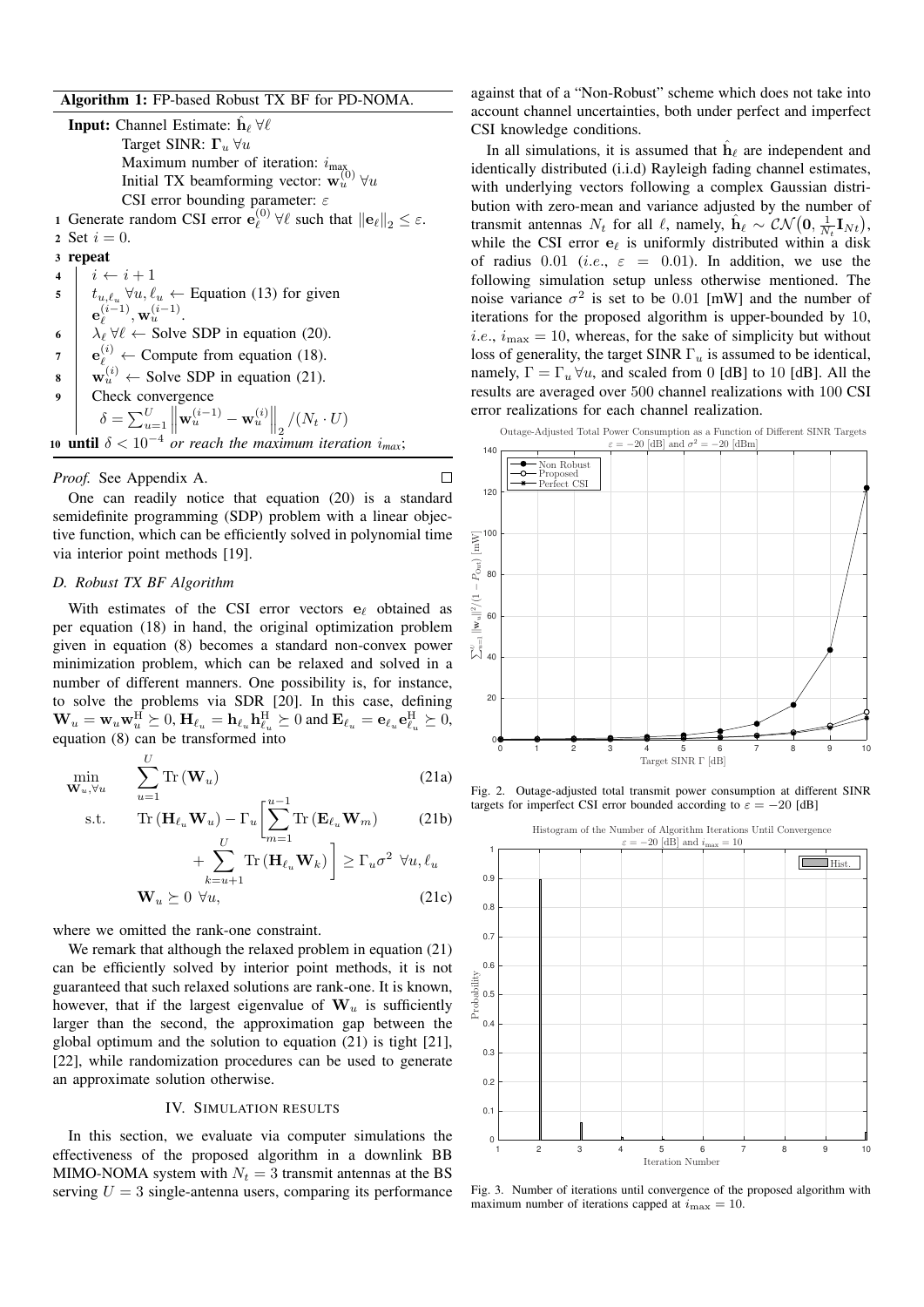Throughout the simulations, the MATLAB-based convex optimization toolbox CVX with its default solver SDPT3 is utilized to solve convex optimization problems such as SDPs in equation  $(20)$  and equation  $(21)$ .

First, in Figure 2, plots of the average transmit power consumption scaled by taking into account the outage probability defined by  $P_{\text{Out}} = \Pr(\text{SINR} < \Gamma)$  are shown, as a function of different target SINRs. Figure 2 clearly illustrates the consequence of ignoring CSI imperfection, demonstrating that the proposed method is capable of significant power savings compared to the non-robust alternative, in fact coming very close to the performance of a system operating under perfect CSI.

The latter results are even more motivating when considered next to the results offered in Figure 3, which shows the empirical probability mass function of the number of iterations till convergence required by for the proposed algorithm. The figure indicates that in approximately 90% of the times convergence is achieved after only 2 iterations, and the maximum allowed number of iterations ( $i_{\text{max}} = 10$ ) is required less than 5% of the times.



Fig. 4. Comparisons of PDF and CDF of obtained SINR for both the Non-Robust and the proposed schemes at  $\varepsilon = 0.01$ ,  $\sigma^2 = 0.01$ ,  $i_{\text{max}} = 10$  and  $\Gamma = 0$  [dB].



Fig. 5. Comparisons of PDF and CDF of obtained SINR for both the Non-Robust and the proposed schemes at  $\varepsilon = 0.01$ ,  $\sigma^2 = 0.01$ ,  $i_{\text{max}} = 10$  and  $\Gamma = 10$  [dB].

Since this empirical distribution shown in Figure 3 was computed over 500 channel realizations for each different SINR target ranging from  $0$  [dB] to  $10$  [dB], it can be concluded that the convergence behavior of the proposed scheme is very stable for different QoS requirements. Together, Figures 2 and 3 suggest that with the proposed robust algorithm, BB MIMO-NOMA is almost immune to the level of CSI imperfection studied.

In Figures 4 and 5, the empirical PDF and corresponding CDF of the instantaneous SINRs attained at each user over different channel and CSI uncertainty levels are shown, for two different SINR targets, namely,  $\Gamma = 0$  [dB] (in Figure 4) and  $\Gamma = 10$  [dB] (in Figure 5), respectively. The figures further illustrate the robustness of our proposed algorithm. In particular, it is observed that the SINR distributions obtained as a consequence of the proposed method are significantly skewed to the right, regardless of the target QoS requirements, indicating that negligible levels of outages are achieved.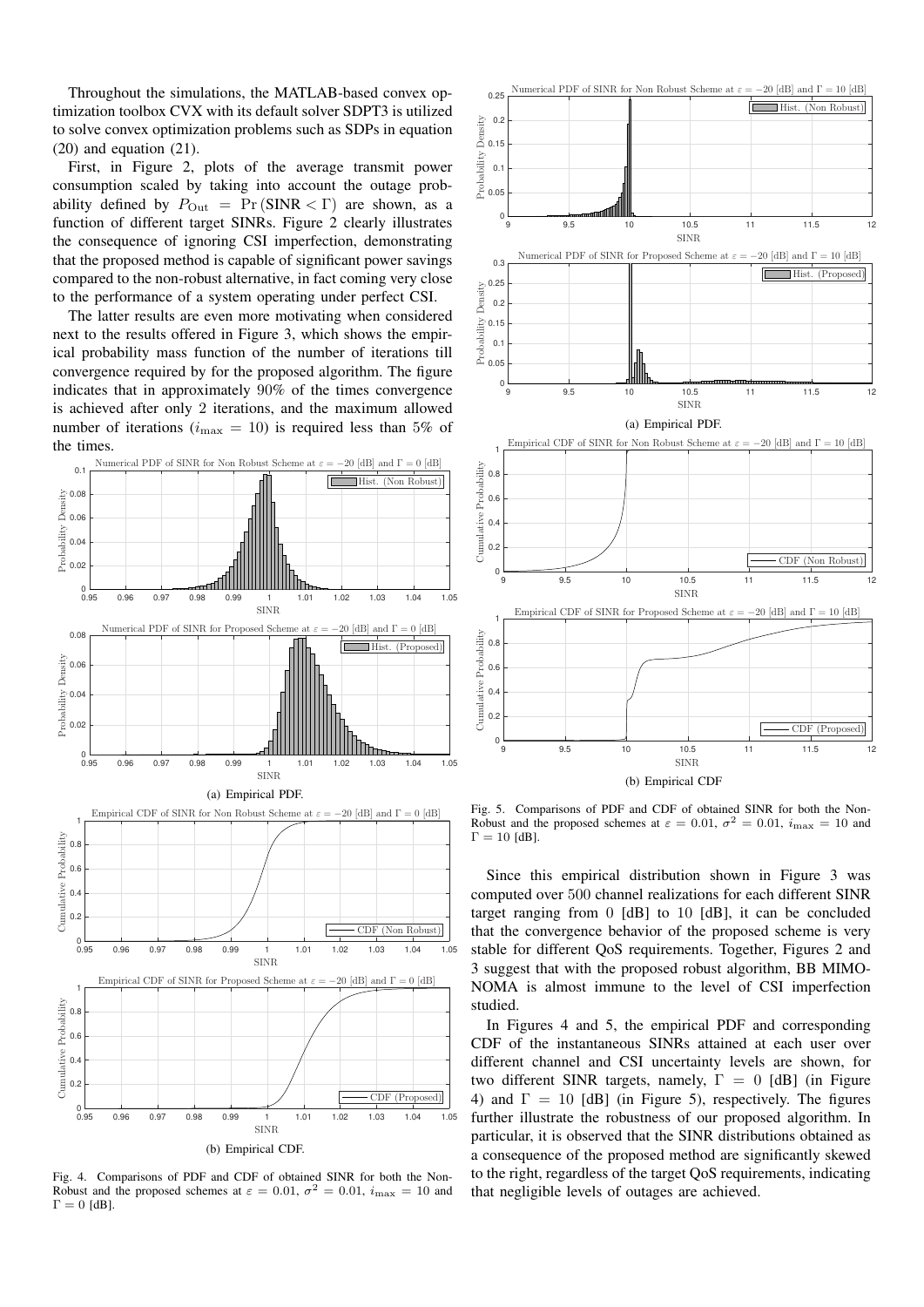In contrast, the corresponding distributions associated with a system designed under the assumption of perfect CSI, but subjected to CSI uncertainties (non-robust scheme) are found to have significant portions of their probability masses on the left side, with the condition worsening with the QoS requirement.

Taking into account that the latter results are obtained without requiring much more power than would necessary under perfect CSI conditions, and without requiring more than a few iterations of the algorithm, as shown in Figures 2 and 3, respectively, it can be confidently stated that the proposed method is effective, efficient and practical. In addition to all the above, while generating all the data used in the figures above – a total of 550000 Monte-Carlo data points including 500 channel realizations over 11 different SINR targets with 100 CSI uncertainty realizations each – we kept track of the *feasibility ration*  $r_{\text{Feas}}$  of the proposed algorithm, defined as the fraction of times a rank-one solution of equation (21) was obtained. It was found that the (empirical) feasibility ratio of the method is of  $r_{\text{Feas}} = 99.99\%$ at the simulated scenario of  $\varepsilon = 0.01$ ,  $\sigma^2 = 0.01$ ,  $N_t = 3$  and  $U=3$ .

## V. CONCLUSION

We considered the downlink of a BB MISO PD-NOMA system serving multiple single-antenna users and subjected to a norm-bounded CSI uncertainty. For such a system, we presented a new transmitter (TX) BF scheme, in which the total transmit power consumption is minimized subjected to prescribed SINR requirements for each user. The proposed scheme takes advantage of two contributions: the first is a novel method to obtain closed-form estimates of the CSI error vectors that result in the worst sum of the SINRs of decodable signals at each user; and the second is a FP-based quadratic transformation of the original and intractable non-convex SINR constrained power minimization problem into a problem which is quadratic and therefore solvable using standard interior point methods. Simulation results were shown which confirmed that the proposed algorithm ensures the robustness to imperfect CSI, requiring only small amounts of additional transmit power compared to a system operating under idealistic (perfect CSI) conditions.

The proposed algorithm was also shown to be fast, requiring only a few iterations to converge, and consistent, offering large gains in robust power savings even when subjected to large target SINR requirements.

#### VI. ACKNOWLEDGEMENT

Parts of this work were supported by JSPS KAKENHI Grant Number 18H03765.

# APPENDIX A PROOF OF EQUATION (20)

Although a similar problem has been discussed in [23], we herein provide details for the sake of complementarity. Introducing a new slack variable  $\beta_{\ell}$ , the maximization of the dual function  $g(\lambda_\ell)$  can be simply written in a form

$$
\max_{\lambda_{\ell}, \beta_{\ell}} \beta_{\ell} \tag{22a}
$$

$$
\text{s.t.} \qquad -\mathbf{b}_{\ell}^{\text{H}} \left( \lambda_{\ell} \mathbf{I} - \mathbf{A}_{\ell} \right)^{-1} \mathbf{b}_{\ell} + c_{\ell} - \lambda_{\ell} \varepsilon^{2} \ge \beta_{\ell} \quad (22b)
$$

$$
\mathbf{b}_{\ell} \in \mathcal{R}(\lambda_{\ell} \mathbf{I} - \mathbf{A}_{\ell})
$$
 (22c)

$$
\lambda_{\ell} \mathbf{I} - \mathbf{A}_{\ell} \succeq 0 \tag{22d}
$$

$$
\lambda_{\ell} \ge 0. \tag{22e}
$$

Recalling the Schur complement, we obtain

$$
\mathbf{X} \succeq 0 \Leftrightarrow \begin{cases} \lambda_{\ell} \mathbf{I} - \mathbf{A}_{\ell} \succeq 0 \\ \mathbf{b}_{\ell} \in \mathcal{R}(\lambda_{\ell} \mathbf{I} - \mathbf{A}_{\ell}) \\ -\mathbf{b}_{\ell}^{\mathrm{H}} (\lambda_{\ell} \mathbf{I} - \mathbf{A}_{\ell})^{-1} \mathbf{b}_{\ell} + c_{\ell} - \lambda_{\ell} \varepsilon^{2} - \beta_{\ell} \ge 0 \end{cases}
$$

where

$$
\mathbf{X} = \begin{bmatrix} \lambda_{\ell} \mathbf{I} - \mathbf{A}_{\ell} & \mathbf{b}_{\ell} \\ \mathbf{b}_{\ell}^{\mathrm{H}} & c_{\ell} - \lambda_{\ell} \varepsilon^{2} - \beta_{\ell} \end{bmatrix}.
$$
 (23)

*Proof.* See Proposition 2.1 and its proof in [24]. For more details about the (generalized) trust region problem, see [24] and references thereby.  $\Box$ 

#### **REFERENCES**

- [1] S. G. Glisic and P. A. Leppänen, Wireless Communications: TDMA versus *CDMA*. Springer, 1997.
- [2] A. J. Viterbi, *CDMA: Principles of Spread Spectrum Communication*. Redwood City, USA: Addison Wesley Longman Publishing Co., Inc., 1995.
- [3] H. Holma and A. Toskala, *LTE for UMTS OFDMA and SC-FDMA Based Radio Access*. Wiley, 2009.
- [4] Z. Ding, X. Lei, G. K. Karagiannidis, R. Schober, J. Yuan, and V. K. Bhargava, "A survey on non-orthogonal multiple access for 5G networks: Research challenges and future trends," *IEEE J. Sel. Areas Commun.*, vol. 35, no. 10, pp. 2181–2195, Oct. 2017.
- [5] Y. Saito, Y. Kishiyama, A. Benjebbour, T. Nakamura, A. Li, and K. Higuchi, "Non-Orthogonal Multiple Access (NOMA) for Cellular Future Radio Access," in *Proc. IEEE VTC Spring*, Dresden, Germany, Jun. 2013, pp. 1–5.
- [6] Y. Liu, Z. Qin, M. Elkashlan, Z. Ding, A. Nallanathan, and L. Hanzo, "Nonorthogonal multiple access for 5G and beyond," *Proceedings of the IEEE*, vol. 105, no. 12, pp. 2347–2381, Dec. 2017.
- [7] Z. Ding, F. Adachi, and H. V. Poor, "The application of MIMO to nonorthogonal multiple access," *IEEE Trans. Wireless Commun.*, vol. 15, no. 1, pp. 537–552, Jan. 2016.
- [8] Y. L. . M. Elkashlan, Z. Ding, and G. K. Karagiannidis, "Fairness of user clustering in MIMO non-orthogonal multiple access systems," *IEEE Commun. Letters*, vol. 20, no. 7, pp. 1465–1468, Jul. 2016.
- [9] M. S. Ali, E. Hossain, and D. I. Kim, "Non-orthogonal multiple access (NOMA) for downlink multiuser MIMO systems: User clustering, beamforming, and power allocation," *IEEE Access*, vol. 5, pp. 565–577, Dec. 2016.
- [10] M. F. Hanif, Z. Ding, T. Ratnarajah, and G. K. Karagiannidis, "A minorization-maximization method for optimizing sum rate in the downlink of non-orthogonal multiple access systems," *IEEE Trans. Signal Process.*, vol. 64, no. 1, pp. 76–88, Jan. 2016.
- [11] J. Choi, "On the power allocation for MIMO-NOMA systems with layered transmissions," *IEEE Trans. Wireless Commun.*, vol. 15, no. 5, pp. 3226– 3237, May 2016.
- [12] F. Alavi, K. Cumanan, Z. Ding, and A. G. Burr, "Beamforming techniques for nonorthogonal multiple access in 5G cellular networks," *IEEE Trans. Veh. Technol.*, vol. 67, no. 10, pp. 9474–9487, Oct. 2018.
- [13] S. Stańzak, G. Wunder, and H. Boche, "On pilot-based multipath channel estimation for uplink CDMA systems: An overloaded case," *IEEE Trans. Signal Process.*, vol. 54, no. 2, pp. 512 – 519, Feb. 2006.
- [14] F. Alavi, K. Cumanan, Z. Ding, and A. G. Burr, "Robust beamforming techniques for non-orthogonal multiple access systems with bounded channel uncertainties," *IEEE Commun. Letters*, vol. 21, no. 9, pp. 2033– 2036, Sep. 2017.
- [15] E. Björnson and E. Jorswieck, "Optimal resource allocation in coordinated multi-cell systems," *Foundations and Trends in Communications and Information Theory*, vol. 9, no. 2–3, pp. 113–381, Jan. 2013.
- [16] K. Shen and W. Yu, "Fractional programming for communication systems – Part I: Power control and beamforming," *IEEE Trans. Signal Process.*, vol. 66, no. 10, pp. 2616–2630, May 2018.
- [17] X. Zheng, X. Sun, D. Li, and Y. Xu, "On zero duality gap in nonconvex quadratic programming problems," *J. Glob. Optim.*, vol. 52, no. 2, pp.  $229 - 242$ , Feb. 2012.
- [18] T. Pong and H. Wolkowicz, "The generalized trust region subproblem," *Comput. Optim. Appl.*, vol. 58, no. 2, pp. 273–322, Jan. 2014.
- [19] M. Grant and S. Boyd. (2017) CVX: Matlab software for disciplined convex programming. [Online]. Available: http://cvxr.com/cvx/
- [20] A. B. Gershman, N. D. Sidiropoulos, S. Shahbazpanahi, M. Bengtsson, and B. Ottersten, "Convex optimization-based beamforming," *IEEE Signal Process. Mag.*, vol. 27, no. 3, pp. 62–75, Apr. 2010.